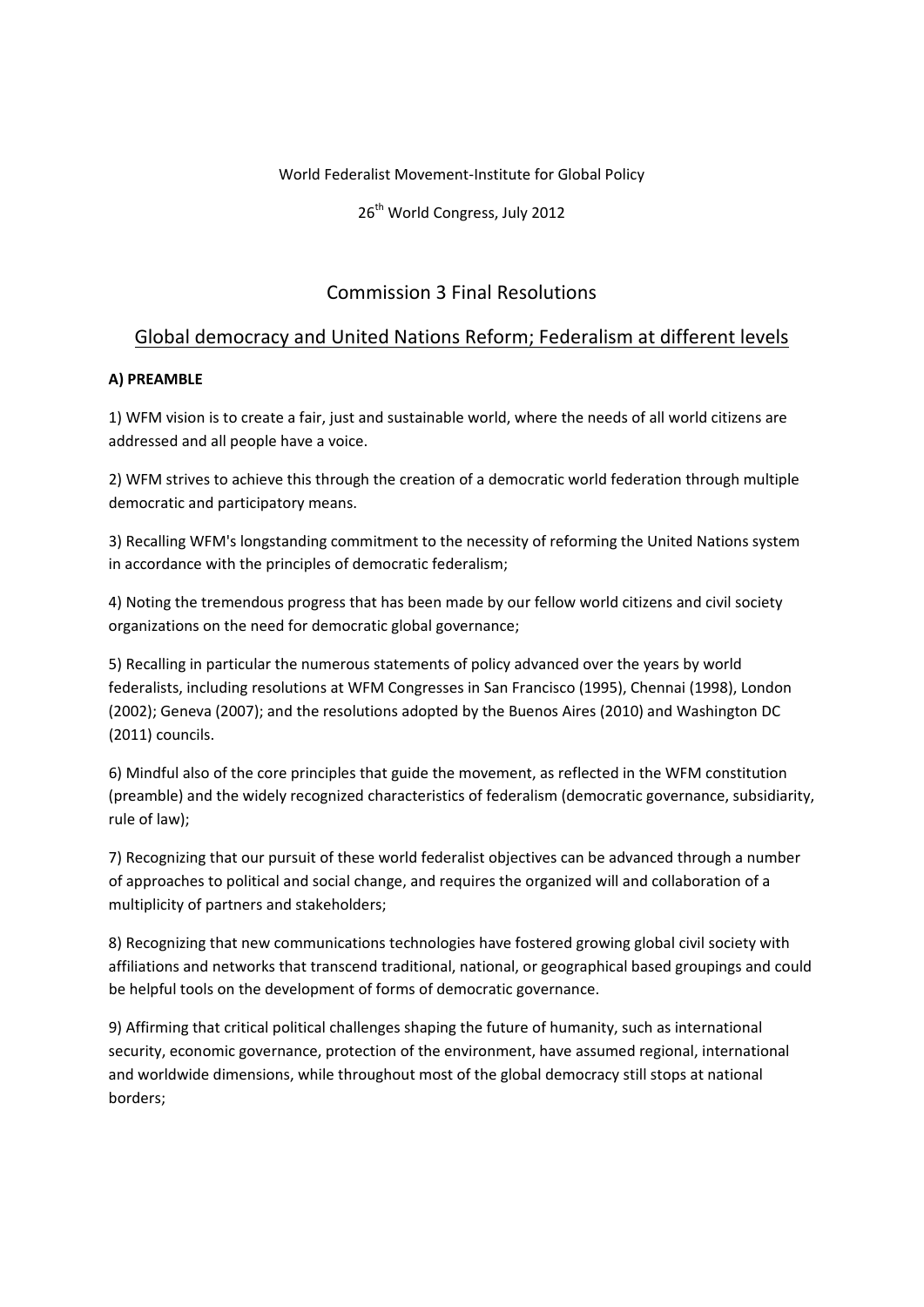10) Affirming also that unregulated or poorly regulated globalization erodes state sovereignty and diminishes democracy; and consequently that citizens are challenged to evolve democratic institutions at the world level;

11) Recognizing that democratic transparency and accountability should apply both to existing and future global institutions by way of global democratically representative parliamentary oversight bodies;

12) Recognizing that compliance with international law enshrined in a treaty is inadequate in the absence of a court or scrutinizing body within the treaty itself and recognizing the absence of an enforcement mechanism for customary international law.

Hereby resolve to support multiple approaches including transformation of the United Nations system and the democratization of global governance and toward these ends identify the following objectives:

## **B) GLOBAL DEMOCRATISATION**

The Arab Spring, the Occupy movements, indignados, and other forms of social protests have shown an increasing discontent with the existing global political order and raised the question of democratizing globalization through globalizing democracy. These groups are vindicating many of the values which have been part of WFM core principles including human rights, accountability and democratic representation. They exemplify how global democracy and world federalism are complementary principles in the quest for a united and peaceful world.

These bottom-up developments have been matched by the statement made by many of the most prestigious thinkers specialized on global politics, which has also recalled many of the federalist principles, proposing a federal structure for the international and global level of politics, including regional parliaments, the creation of a UNPA, the reform of UN and the strengthening of UN agencies on finance, environment and security.

The WFM considers that reconnecting these initiatives and channeling the social energy into the concrete development of a world parliament and a democratic global order must constitute a key pillar of the strategies of the movement in the near future.

#### **C) RULE OF LAW**

In an era of globalization, WFM welcomes the continued expansion of international judicial regimes attached to functional agencies and international treaties, including a growing trend to recognize non‐ state entities (individuals, groups, transnational corporations, etc.) in international legal regimes.

WFM regrets that the governments have not upheld the obligations and mandates of the UN Charter and the Universal Declaration of Human Rights and supports a process to ensure that all of its international agreements are binding, enforceable and include specific means and mechanisms to be fully funded and implemented.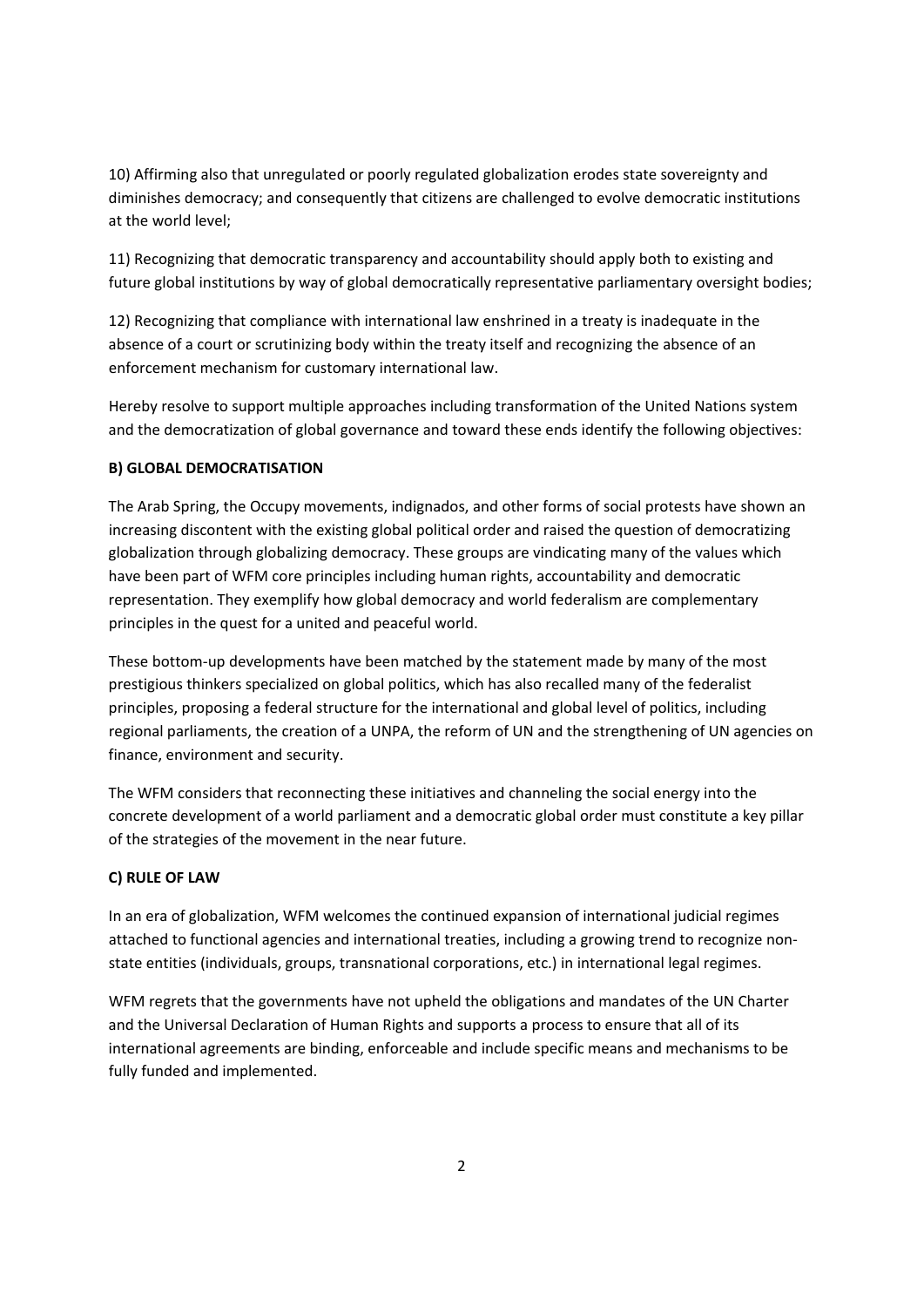WFM regrets that governments have not made better use of the International Court of Justice (ICJ) and renews its call for UN member states to recognize the compulsory jurisdiction of the ICJ.

WFM calls upon all governments to join the Rome Statute for the International Criminal Court.

## **D) UN REFORM**

## UN Parliamentary Assembly (UNPA)

Recognizing the profound democratic deficit throughout the United Nations system, the WFM reaffirms its support for a World/U.N. Parliamentary Assembly. Such an Assembly could be established by the General Assembly under Article 22 of the UN Charter and, thus, would require no Charter amendments. It could develop in stages, beginning with parliamentarians elected either by their respective national legislatures or, if countries are willing to do so, by direct popular elections. It could later be constituted by direct popular elections entirely. The Parliamentary Assembly could, in concert with the UN General Assembly, be accorded gradually increasing legislative competence.

The Assembly envisaged would provide needed popular input to the other organs of the United Nations system; enhance the probability that UN decisions will reflect global public opinion; add legitimacy to the decisions made; provide a template for democratic decision‐making, where needed, at the regional and national level; give people a sense that they have a meaningful stake in the UN system; and foster a spirit of global citizenship. The primary purposes of establishing the UNPA are:

- To overcome the democratic deficit of the UN
- To increase the democratic legitimacy of the UN
- To create better transparency and accountability between the UN and citizens

However reforms for global democratization must not be restricted to UN processes.

UN Security Council reform

The disparity in size and power of member states leads to serious shortcomings in the UN's structure and decision-making procedures. WFM supports the reorganization of the Security Council on the basis of regional grouping of states (such as EU and AU) to overcome avoid 1) power hierarchy and 2) fragmentation of the UN.

WFM notes the ongoing efforts, particularly at the UN General Assembly, aimed at reforming the Security Council and supports reform of the Security Council to represent the major regions of the world with a rational, objectively determined, veto-free system of weighted voting that will lead to more open, transparent and equitable decision‐making.

WFM supports in principle the elimination of permanent membership and the right of any members to veto Council decisions.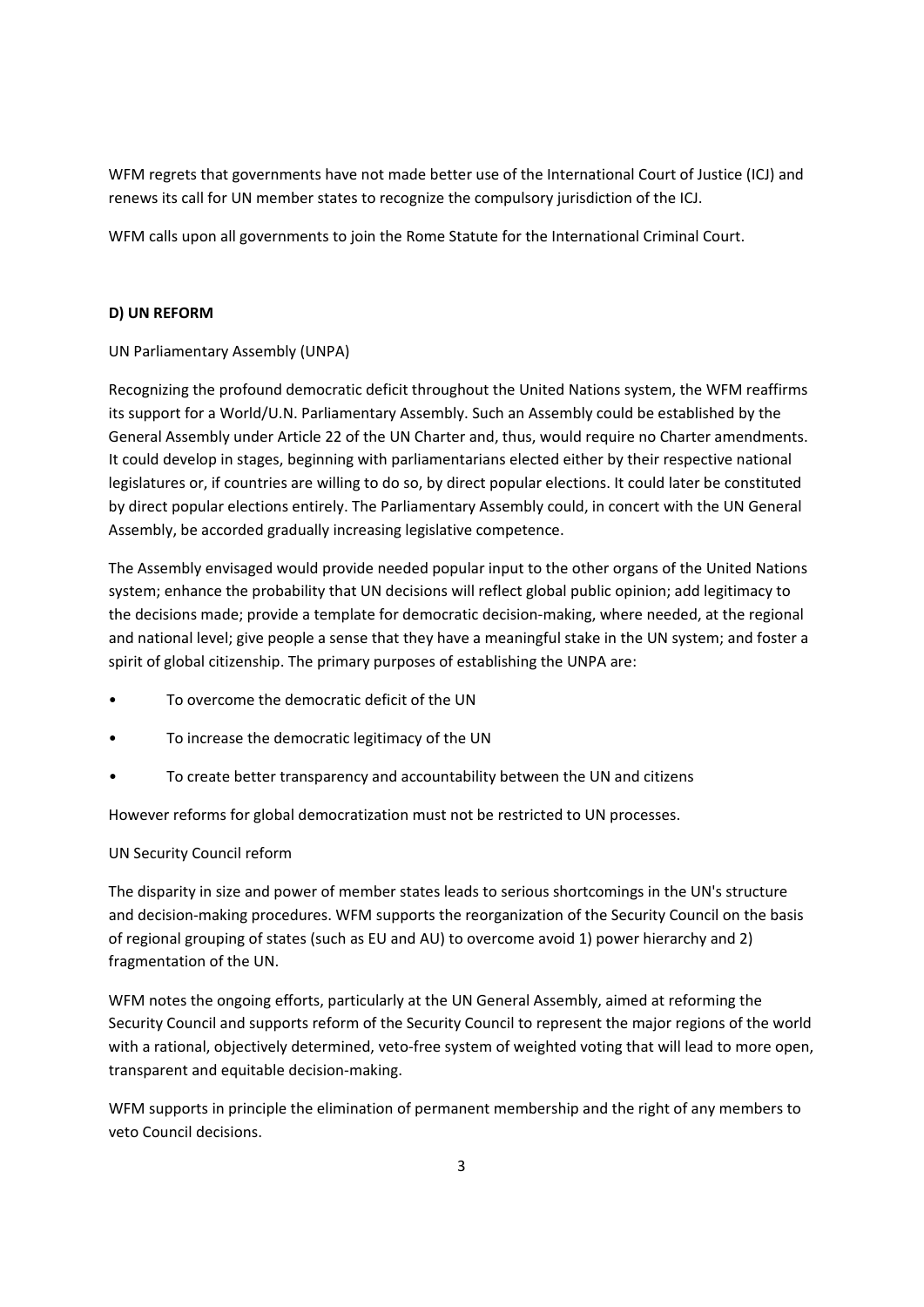WFM supports measures that lead to the elimination of the veto such as proposals to limit the use of veto in situations of genocide, war crimes, ethnic cleansing and crimes against humanity. Consequently, WFM recognizes that the use of the veto or an informal threat to exercise the power of the veto by P5 members of the UN Security Council on cases of genocide and other mass atrocities constitutes a failure to fulfill its responsibility to protect and maintain international peace and security for the international community.

WFM supports enhanced civil society participation in and monitoring of the Security Council (acknowledging in particular the recent leadership of NGOs such as "Security Council Report" and "Global Policy Forum").

WFM draws attention to Article 27.3 of the UN Charter which stipulates that 'a party to a dispute shall abstain from voting' on the matter and supports efforts to ensure that this article is respected.

WFM supports measures that enable Security Council procedures to become more open, transparent, accountable and efficient.

#### **E) Global economic, social and environmental governance**

WFM recognizes the need for a more coherent and integrated structure of global economic, social and environmental governance, one that makes the Bretton Woods institutions, World Trade Organization, and the family of UN affiliated agencies more accountable in respect of the values, policies and decisions of the UN

WFM reaffirms its longstanding support for the strengthening and reform of the ECOSOC (UN Economic and Social Council) in order that it be based on regional representation and empowered to play a central role in global economic, social and environmental policy and decision-making, until the creation of a democratic global parliamentary body.

WFM supports efforts to strengthen the international environmental governance structure such as the creation of a World Environmental Organization.

WFM supports effective measures that provide the UN with its own revenues from sources independent of contributions from member states, e.g. revenues derived from progressive taxation of the international economy, on specified transnational corporate activities, a Carbon tax, or other new innovative means of financing such as been discussed in Financing for Development process; as well as substantive increase in the budget of specialized agencies and other UN program funds.

WFM supports all the efforts made by civil society, citizens, governs and UN functionaries in order to make the UN system more democratic, accountable and transparent, including the creation of new agencies, the enhancement of the General Assembly in relation to other parts of the UN system such as the Security Council, the participation of NGOs within the UN structure, the strengthening of the links between the UN structure and the International Criminal Court, the inclusion of weighted voting mechanisms and the reform of UN associated agencies such as the IMF and the World Bank.